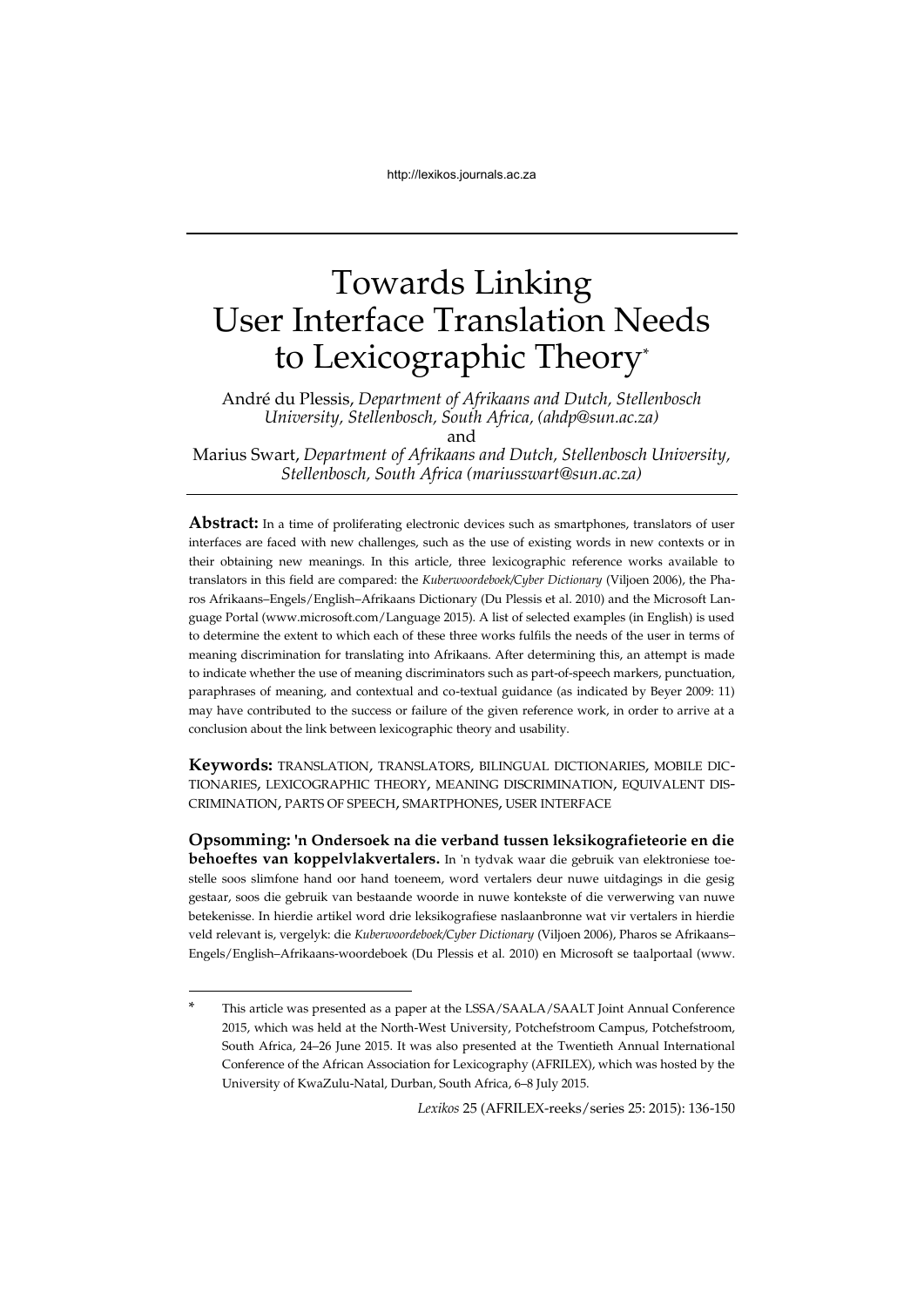Towards Linking User Interface Translation Needs to Lexicographic Theory 137

microsoft.com/Language 2015). 'n Lys gekose voorbeelde (in Engels) word gebruik om te bepaal in welke mate elk van die drie bronne die gebruiker se behoeftes in terme van betekenisonderskeiding vervul wanneer daar in Afrikaans vertaal word. Vervolgens word daar gepoog om aan te dui of die gebruik van betekenisonderskeiers soos woordsoortmerkers, punktuasie, betekenisopsommings en kontekstuele en ko-tekstuele leiding (soos deur Beyer 2009: 11 aangedui) bygedra het tot die geslaagdheid al dan nie van die betrokke bron ten einde 'n afleiding te maak oor die skakel tussen die leksikografieteorie en bruikbaarheid.

**Sleutelwoorde:** VERTALING, VERTALERS, TWEETALIGE WOORDEBOEKE, SELFOON-WOORDEBOEKE, LEKSIKOGRAFIESE TEORIE, BETEKENISDISKRIMINASIE, EKWIVALENT-DISKRIMINASIE, WOORDSOORTE, SLIMFONE, GEBRUIKERSKOPPELVLAK

#### **Introduction**

Technological innovations such as smartphones result not only in the creation of new words, but also in the use of existing ones in new contexts or in their obtaining new semantic values (Fontenelle 2013: 1097). Furthermore, users of these innovations need the language these devices speak to be their own (Kelly and Zetzsche 2012: 250). Translators are therefore faced with unique challenges when translating the text in the user interface (UI) of these devices.

The global market for smartphones is dominated by two operating systems — Apple iOS and Google Android, sharing 96.3% of the market as of 2014 (Apple with 14.8% vs. Google with 81.5%). In the fourth quarter of 2014, Android hit the one billion mark, selling 1.06 billion units for the year eventually. More phones with Android as their operating system were sold in 2014 than total smartphone sales combined in the previous year (IDC 2015).

Smartphone usage in South Africa, as in the rest of the world, is also experiencing this kind of exponential growth. In 2014, approximately 19 million people in South Africa (out of a total of 42 million phone users) used smartphones, with this number set to rise to above 23 million in 2015 (Van Zyl 2015). Especially "low-cost Android phones" are seen to be an important contributor to this growth and these kinds of figures (ibid.). The South African smartphone market is "becoming an Android market" (Goldstuck in Van Zyl 2015).

The Android operating system supports 44 international languages in its UI, along with Australian, American and British English (https://support. google.com/googleplay/android-developer/table/4419860?hl=en). Afrikaans is one of these languages and along with Amharic, Swahili and Zulu, form the African contingent in the group. Judging by the proliferation of devices like smartphones, as well as Android's overwhelming market share and its multitude of UI language options, it would stand to reason that this field is one of the most prolific and important types of technical translation undertaken in the world today. These are also the reasons why we have decided to use text from the Android UI for this investigation.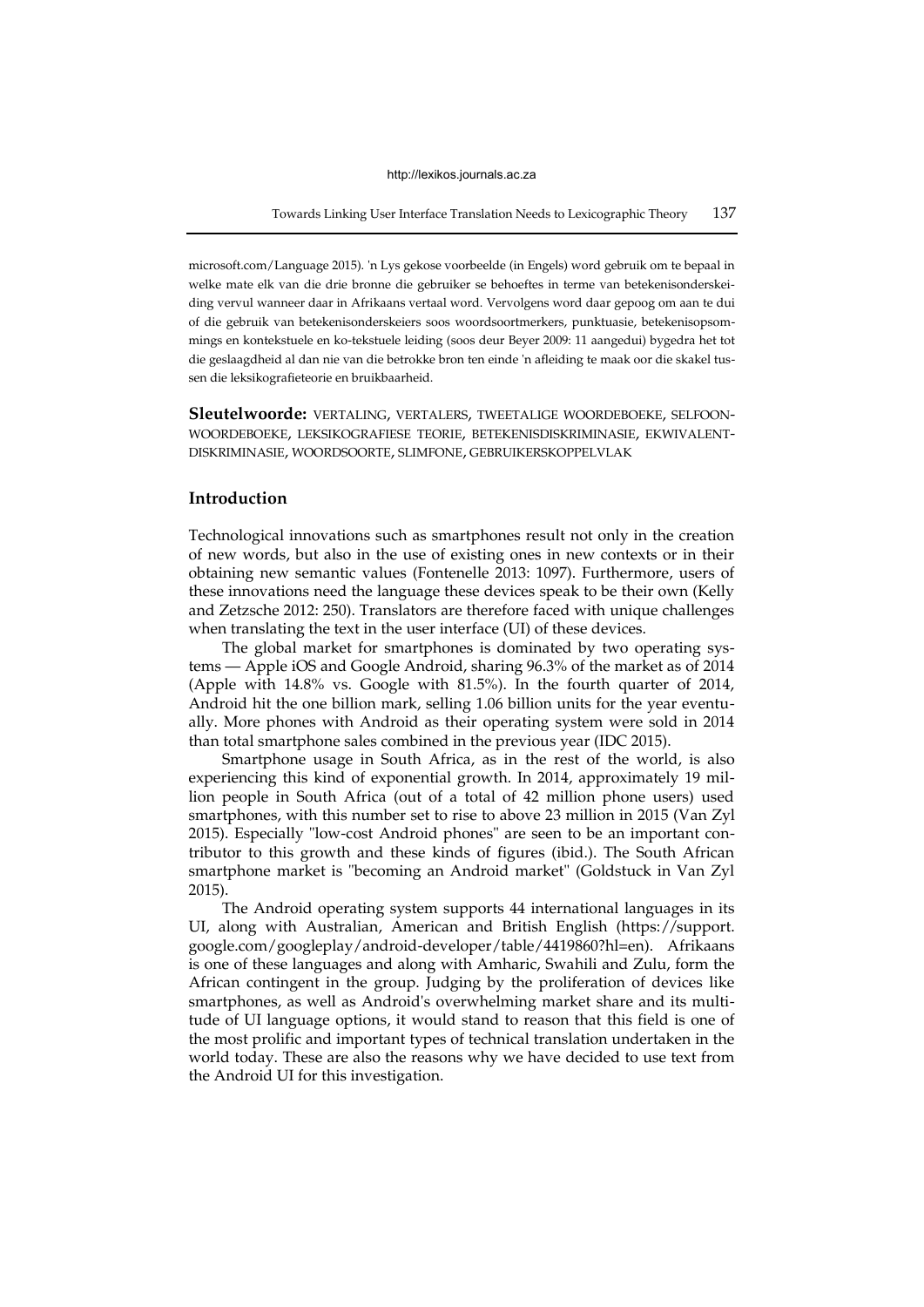Translators of UI text in these languages are faced with numerous problems, one of which is the expansion in meaning of existing words (mostly nouns and verbs) when used in a UI environment. Byrne (2006: 4) posits that a failure to comply with target language text conventions can undermine not only the credibility of the text itself, but, by implication, also that of the author and the information in the text. To reach the goal of having the device speaking the user's language, it is therefore imperative that translators have access to sources that can help guide them through this veritable minefield.

Therefore, in this preliminary investigation, this problem is used as a springboard for comparing three authoritative lexicographic reference works commonly used by UI translators working from English into Afrikaans. These three works are the *Kuberwoordeboek/Cyber Dictionary* (Viljoen 2006), the Pharos Afrikaans–English/English–Afrikaans dictionary (2010) and the Microsoft Language Portal (www.microsoft.com/Language 2015). The first is the only explicitly named specialised bilingual dictionary in the computer-related field for this language pair. The second is the most popular comprehensive Afrikaans/ English English/Afrikaans dictionary readily available in South Africa. The third is a free online terminology list owned by Microsoft, described in literature as a "remarkably multilingual" company that is "represented on the majority of the world's computers" (Kelly and Zetzsche 2012: 250). This list caters for the target users translating numerous types of UI text, although it originated specifically for use when translating UI text for Microsoft.

It should be mentioned at this point that for the purposes of this article we will not be looking at the use of other online forums, chat groups and term lists/databases also utilised by translators, which should form a future investigation in its own right, but only at these three existing lexicographic reference works.

A list of selected examples (in English), each with more than one potential part-of-speech possibility and, therefore, at least two senses of meaning, is used to determine the extent to which each of the three works mentioned above fulfils the needs of this target user group when translating into Afrikaans by not being inadequate or inconsistent in the recognition of the manifold semantic values of the given words. The purpose of this article is not to formulate value judgements on the acceptability or adequacy of a given translational equivalent, but to determine the extent to which each of the three lexicographic reference works succeeds in indicating different senses of a given word. We have attempted to determine whether the application of lexicographic principles to a given reference work can be indicated to have an effect on its utility for the translator of UI text.

#### **Theoretical overview**

According to Gouws (2006: 85), a dictionary should never be compiled at random — the user must be the central consideration in all processes of lexico-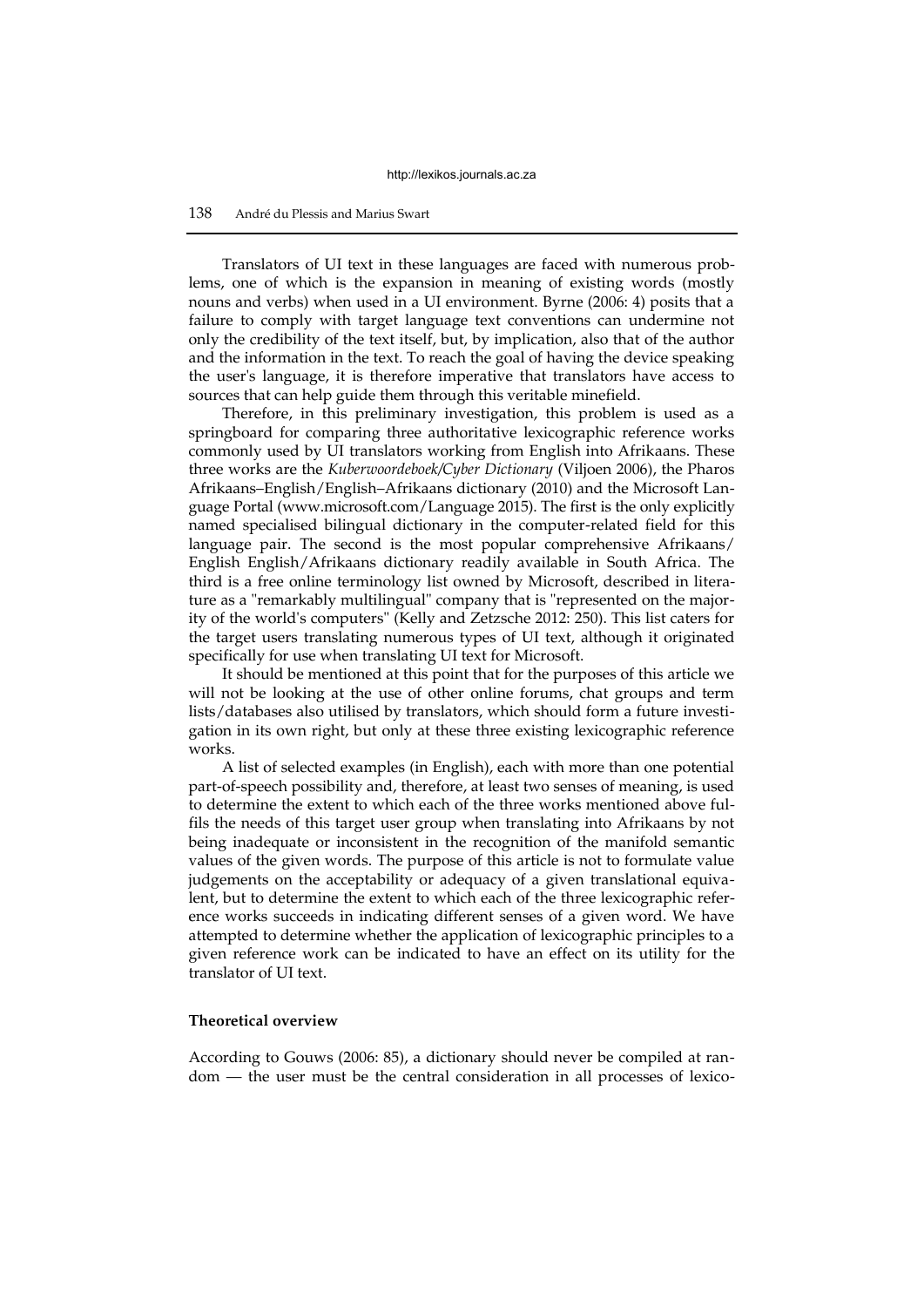graphical production and the lexicographer has to remain aware of the specific situations in which the dictionary will be used. Potgieter (2011: 3) furthermore points out that discussions relating to the compilation of specialised dictionaries have traditionally not paid significant attention to translators as target users, despite their being a group with particularly challenging requirements. These requirements can range from paraphrases of meaning, exact and recognised terminology, to contextual and co-textual guidance (De Foglio and Lubbe 2002: 121). Burkhanov (2004: 22) states that the ideal translation-orientated bilingual dictionary should be able to satisfy the "translator's attempts to produce an adequate target text that conforms to the requirements of translational norms." Therefore, in order to enable translators to extract maximum value from a dictionary, it is imperative that data must be presented in the most useful and accessible fashion.

Zgusta (1984: 147) points out that "[a bilingual] dictionary should offer not explanatory paraphrases or definitions, but real lexical units of the target language which, when inserted into the context, produce a smooth translation." Zgusta's statement has merit, but it is easier said than done. In order to produce a smooth translation, a target user might require more contextual information than just lexical units of the target language. In the case of translators, the target user is one who has a good linguistic knowledge of both source and target languages, but does not necessarily have specialised knowledge as it pertains to the subject field. In such a case it becomes evident that bilingual dictionaries or translation-orientated dictionaries must provide more information than just the translation equivalent. A bilingual dictionary should therefore strive towards semantic-pragmatic and communicative equivalence (Beyer 2009: 2).

From the abovementioned it can be derived that a bilingual dictionary must guide the user through functional dictionary entries by means of equivalent discrimination so that communicative equivalence can be reached (Beyer 2009: 2-3). The importance of equivalence discrimination is given by Al-Kasimi (1977: 63):

- (i) No word (or semantic unit) ever has exactly the same meaning in two different utterances.
- (ii) There are no complete synonyms within a language.
- (iii) There are no exact correspondences between related words in different languages.
- (iv) Absolute equivalents, which have exactly the same semantic and grammatical function in both languages, are rare.

Subsequently, a bilingual dictionary should provide "meaning discriminations which enable the user to select the appropriate equivalent or the proper sense of an equivalent" (Al-Kasimi 1977: 68). The need for clearly distinguishable equivalents cannot be denied. However, this can only be achieved if, as Robert (1990: 219) states, "semantic and stylistic discrimination of equivalents, detailed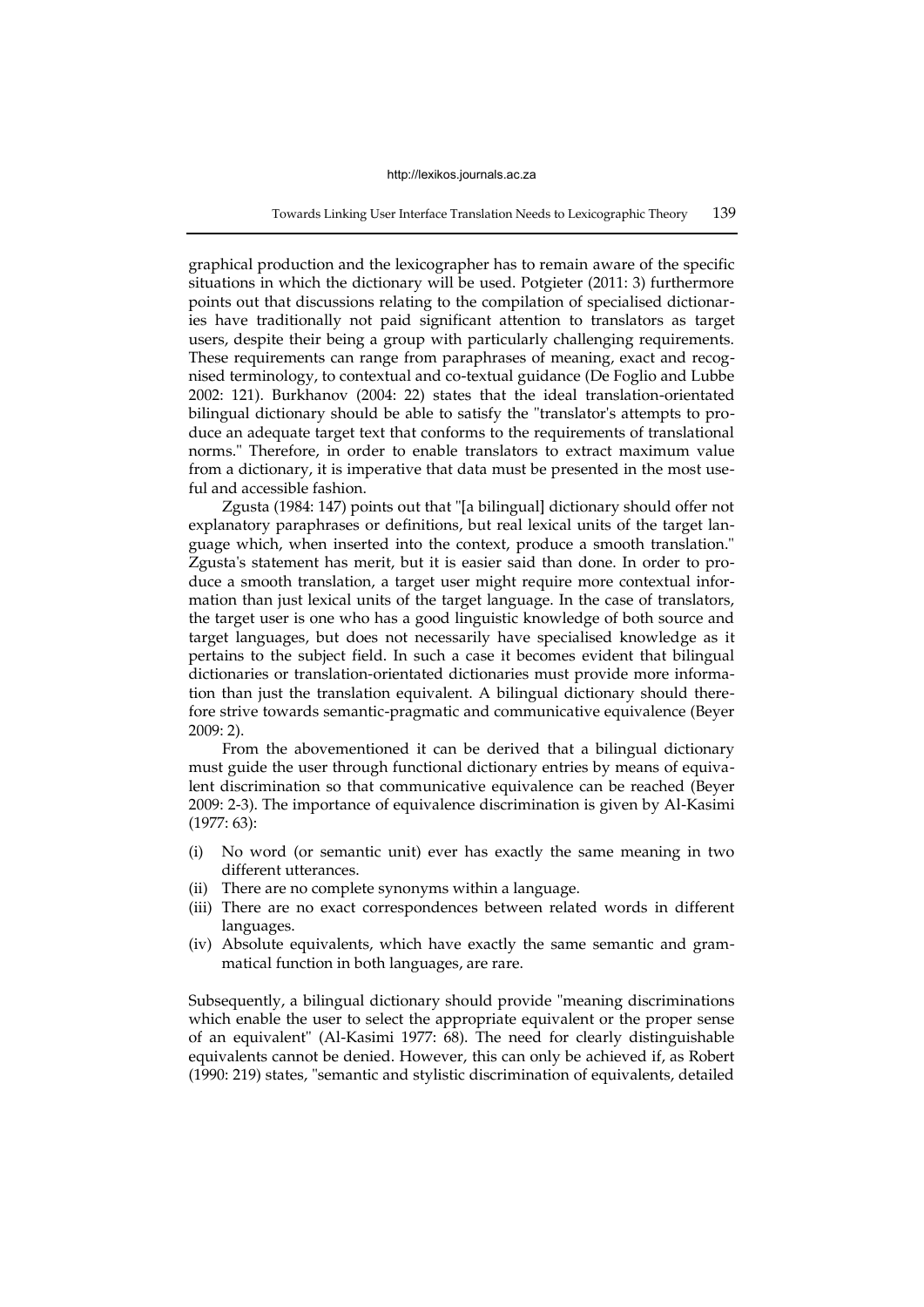grammatical information, and collocational specifications for each headword and [...] for each sense division of the headword" are also provided. Here Robert suggests the idea of facilitating contextual and semantic data in the pursuit of semantic and communicative equivalence.

Apart from the dictionary or lexicographer, the user must also play an active role in the achievement of communicative equivalence (Beyer 2009: 4). This relates to the encoding of lexicographic data in the dictionary and the decoding of the data or information by the user (Beyer 2009: 4). The encoding and decoding of lexicographic data ultimately facilitates successful or unsuccessful equivalent discrimination, i.e. a dictionary user selects an appropriate or inappropriate communicative translation equivalent in a given translation equivalent paradigm (Beyer 2009: 5). This is where discrepancies come to the fore. Translators rely on dictionaries to provide accurate data so that communicative equivalence can be achieved (Gouws 1992: 38), but, as alluded to earlier, there is an existing trend that bilingual or translation orientated dictionaries do not meet these requirements or satisfy translator needs (Burkhanov 2004: 26).

Moreover, Beyer (2009: 5) notes that there are cases where bilingual dictionary entries provide adequate facilitating translation or meaning discriminators that lead to successful equivalent discrimination (called functional facilitated successful equivalence), but that this can also occur in the absence of such discriminators. Beyer (2009: 5) refers to this as incidental successful equivalent discrimination. In a translator's case, it would be more accurate to link this to the translator's apt dictionary usage skills, language proficiency or translation experience, rather than an accidental success. Therefore on this basis we propose another distinction when the success of equivalence discrimination is measured in the case of translators — successful intuitional equivalent discrimination. Regardless of how proficient or skilled the translator or user is, no dictionary user should be left to rely solely on his/her intuition, or fate, in the pursuit of communicative equivalence. Following from this, Beyer (2009: 5) correctly notes that it is lexicographically unjustifiable to apply or rely on unsuccessful, incidental or even intuitional, equivalent discrimination.

Potgieter (2011: 97) states that most South African translation-orientated dictionaries succeed in helping users achieve semantic equivalence, but very few of these dictionaries also succeed in helping users achieve communicative equivalence. Beyer (2009: 4) echoes this point when he argues that Afrikaans bilingual dictionaries are often inadequate for the accomplishment of communicative equivalence, as they contain inadequately encoded lexicographic data and/or the data is inadequately decoded. For translators [and other user groups — AdP and MS] the problems stem from inadequate equivalence discrimination in bilingual dictionaries (Crafford 2005: 27). This issue again relates to contextual data or guidance. In different contexts, translation equivalents can be semantically equivalent, but if these different contexts aren't given to the user, communicative equivalence cannot be achieved (Gouws 1992: 37).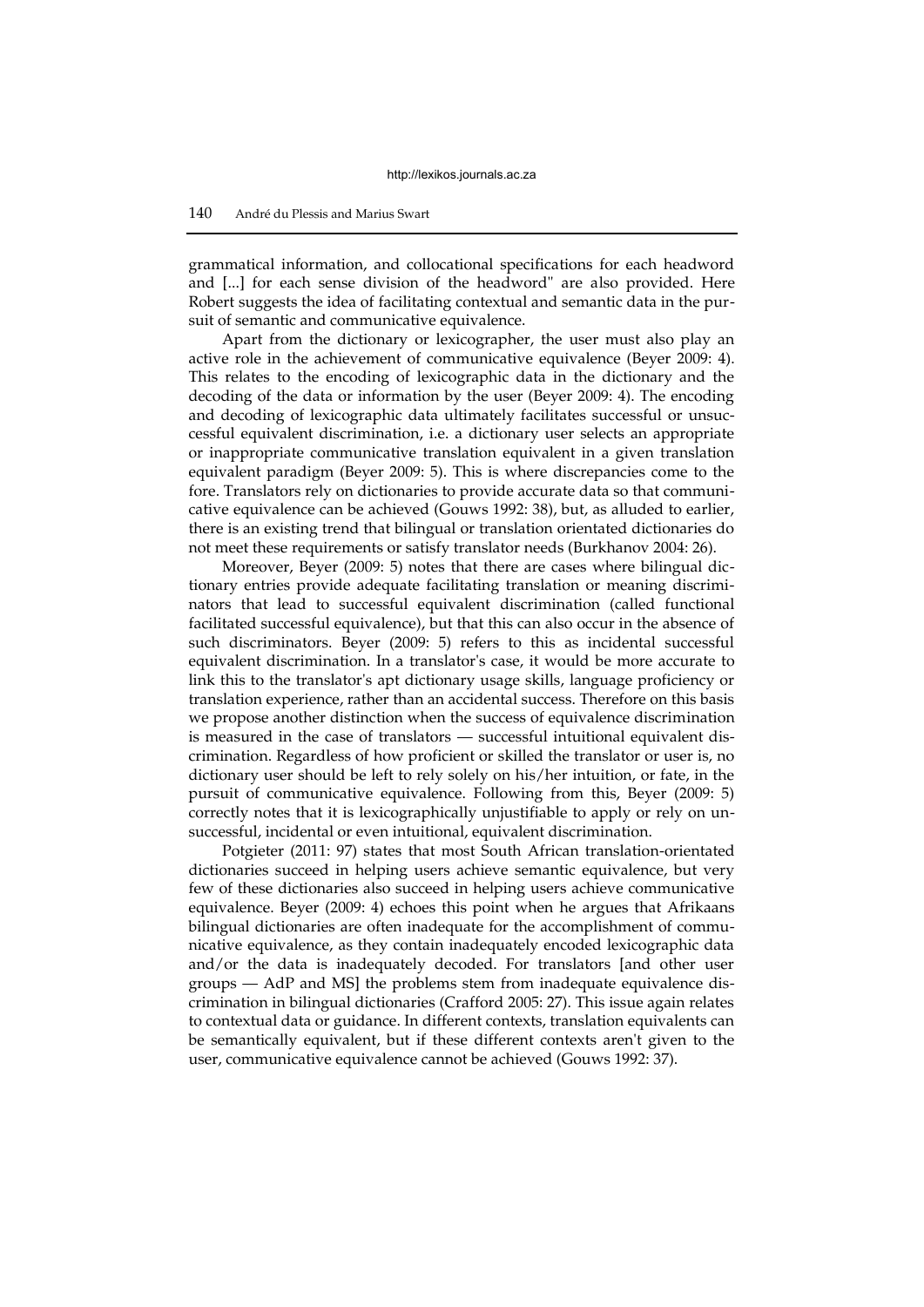Likewise Beyer (2009: 6) focuses on the need for contextual data and distinguishes between primary and secondary contexts: Semantic equivalence can be regarded as the primary context in which translation equivalents are presented in the bilingual dictionary, but the broader discourse situation, i.e. communicative equivalence, must also be taken into account as a secondary context. Crystal's (1991: 78-79) definition of context emphasises the need for extra information to make meaning transparent and shows the important distinction between linguistic context or co-text, and pragmatic context:

A general term used in linguistics and phonetics to refer to specific parts of an utterance (or text) near or adjacent to a unit which is the focus of attention [...] The everyday sense of the term is related to this, as when one 'puts a word in context', in order to clarify the meaning intended, as in dictionary entries. Providing a context in this way is referred to as contextualisation. [...][Furthermore it refers] to the features of the non-linguistic world in relation to which linguistic units are systematically used [also referred to as situational context]. In its broadest sense, situational context includes the total non-linguistic background to a text or utterance, including the immediate situation in which it is used. […] Further distinctions are usually made in semantics and stylistics, distinguishing, for example, referential and emotive meaning from contextual meaning, i.e. information is signalled about the kind of use a linguistic unit has in its social context, e.g. whether it has a 'restricted' use (as in social pleasantries, or religious settings), or how it relates to such factors as age, sex or class of the speakers.

From Crystal and Beyer's definitions it becomes clear that contextualisation should be an important consideration when working with lexicographic data, as it can facilitate successful communicative equivalence in bilingual dictionaries. Beyer (2009: 8) also refers to contextualisation when a lexicographer encodes primary or secondary contextual data in an equivalent discriminatory dictionary entry. It must be noted that contextualisation does not automatically lead to functional facilitated successful equivalence, as the data should still be encoded and decoded in an adequate and functional manner (cf. Beyer 2009). Herein lies the possible key to success for translators or other users when using a bilingual dictionary. As with any dictionary, bilingual and translation-orientated dictionaries' data must be provided in a consistent and accurate manner so that the user can be led to achieve semantic and communicative equivalence.

Contextual guidance can be achieved through the use of different types of equivalent discriminators. Iannucci (1967), Al-Kasimi (1977) and Beyer (2009; 2013) propose a range of context-giving and meaning/equivalent discriminators, which we have adapted into four different types:

- Part-of-speech indicators, which differentiate syntactic functions;
- Punctuation, which provides negative discrimination by using different punctuation marks to separate different equivalents;
- Contextual and co-textual guidance, like (lexicographic or subject-field) labels, glossaries, collocations, example sentences and translation compo-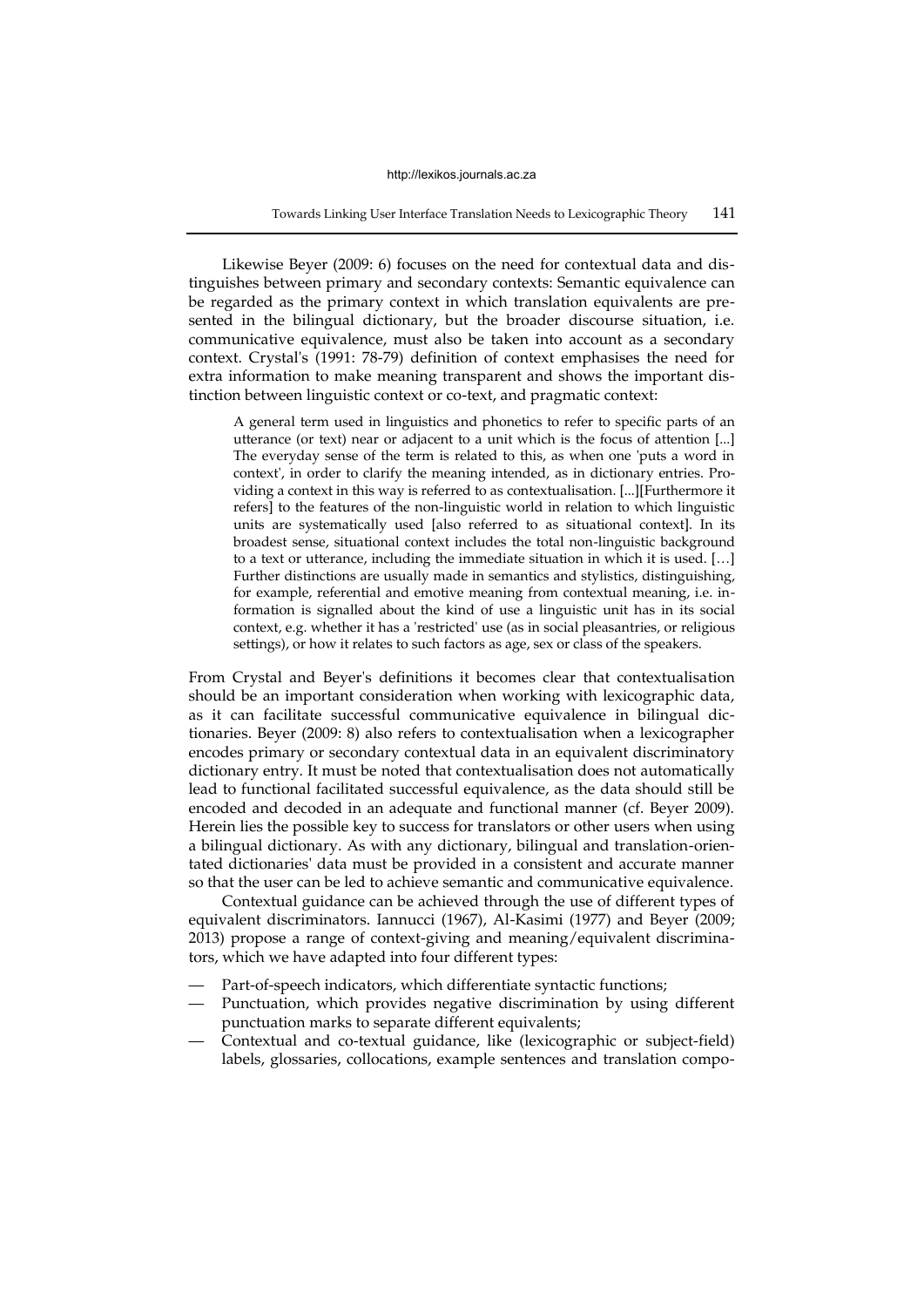### 142 André du Plessis and Marius Swart

nents, which highlight the secondary context in which the particular equivalent operates, i.e. its pragmatic potential; and

Paraphrases of meaning, which differentiate between polysemous values in order to determine the primary context.

Using these four types of meaning discriminators, we have performed a practical investigation into the extent to which each is used in the translation equivalent discrimination for words from the Android UI.

#### **Practical analysis**

For the comparison of the three texts in terms of the abovementioned four types of meaning or equivalent discriminators, we selected a list of 30 words based on a group of UI translators' indicating difficulty in finding suitable translations for a word, or for all its different senses. The translators comprised a group of six individuals all working as freelancers in the field of computerrelated (including UI) translation. Due to contractual requirements and professional reasons, they asked to remain anonymous. They provided a list of words they have had difficulty translating, with reasons, and from this list we selected 30 words where the difficulty arose from the fact that these words can act in more than one part-of-speech. It should be stated at this point that the translators did not limit their reporting to words from the Android UI as such, and most of these words are also found in the UI of numerous other environments. We have, however, limited this investigation to words which are all found in the Android interface. Furthermore, we have specifically selected those words that are not computer terminology as such, but rather general words mostly indicating actions and their products. This list is provided alphabetically below:

| English word | Part-of-speech |
|--------------|----------------|
| access       | n. & v.        |
| add          | n. & v.        |
| archive      | n. & v.        |
| bookmark     | n. & v.        |
| cache        | $n. \& v.$     |
| caption      | n. & v.        |
| comment      | n. & v.        |
| crash        | n. & v.        |
| display      | n. & v.        |
| dock         | n. & v.        |
| download     | n. & v.        |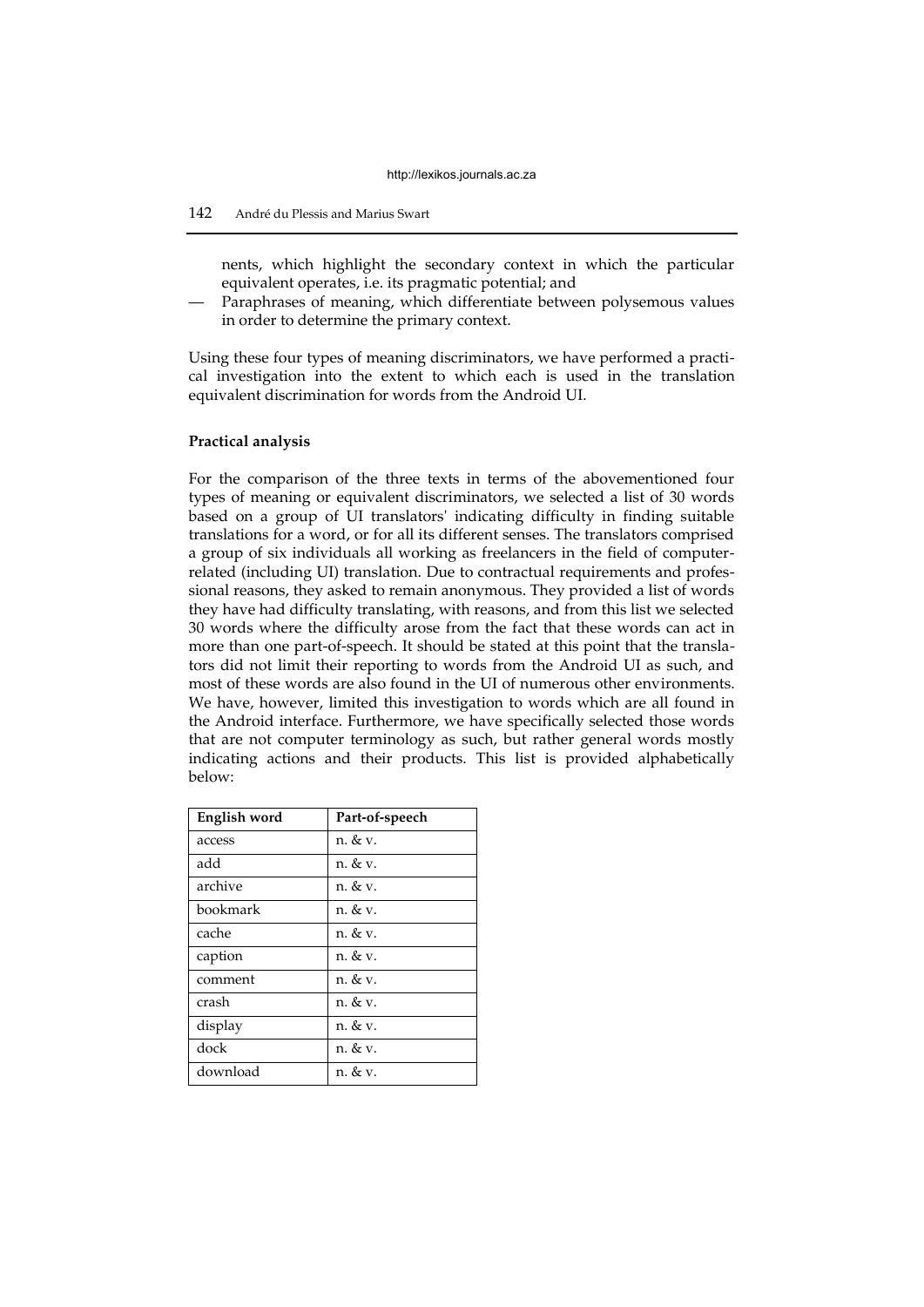| draft   | n. & v.   |
|---------|-----------|
| edit    | n. & v.   |
| flag    | n. & v.   |
| install | n. & v.   |
| launch  | n. & v.   |
| like    | n. & v.   |
| overlay | n. & v.   |
| preview | n. & v.   |
| remote  | n. & adj. |
| request | n. & v.   |
| search  | n. & v.   |
| share   | n. & v.   |
| sign up | n. & v.   |
| support | n. & v.   |
| tag     | n. & v.   |
| text    | n. & v.   |
| update  | n. & v.   |
| upgrade | n. & v.   |
| upload  | n. & v.   |

Towards Linking User Interface Translation Needs to Lexicographic Theory 143

The words were looked up manually in each of the three reference works and then scored according to whether they appear in the given text at all, as well as the extent to which their meaning discrimination is presented.

In the case of the *Cyber Dictionary*, it was found that 28 of the 30 words are indeed included in the dictionary (please refer to Appendix A). In 3 cases, only one part-of-speech is indicated; in 11 cases no indication of this kind is provided, and in the remaining 16 cases the parts-of-speech are indicated more comprehensively. Punctuation as a meaning discriminating aid is used in 5 out of the 30 cases and in 11 out of the 30 there is some form of contextual and cotextual guidance. Only in a single case, the somewhat unusually treated "flag", is there a paraphrase of meaning:

**flag (***sentinel***)** vlag (*'n veranderlike wat 'n toestand verteenwoordig*); merker

**flag** [*v*] merk, vlag

It should be noted that this dictionary is explicitly marked as a dictionary related to this particular subject field, so it is to be expected that the use of punctuation would be relatively low, because these words should all fall within the related field, broadly speaking. Nonetheless, it is quite telling that almost half of the words show inadequate treatment of their part-of-speech possibili-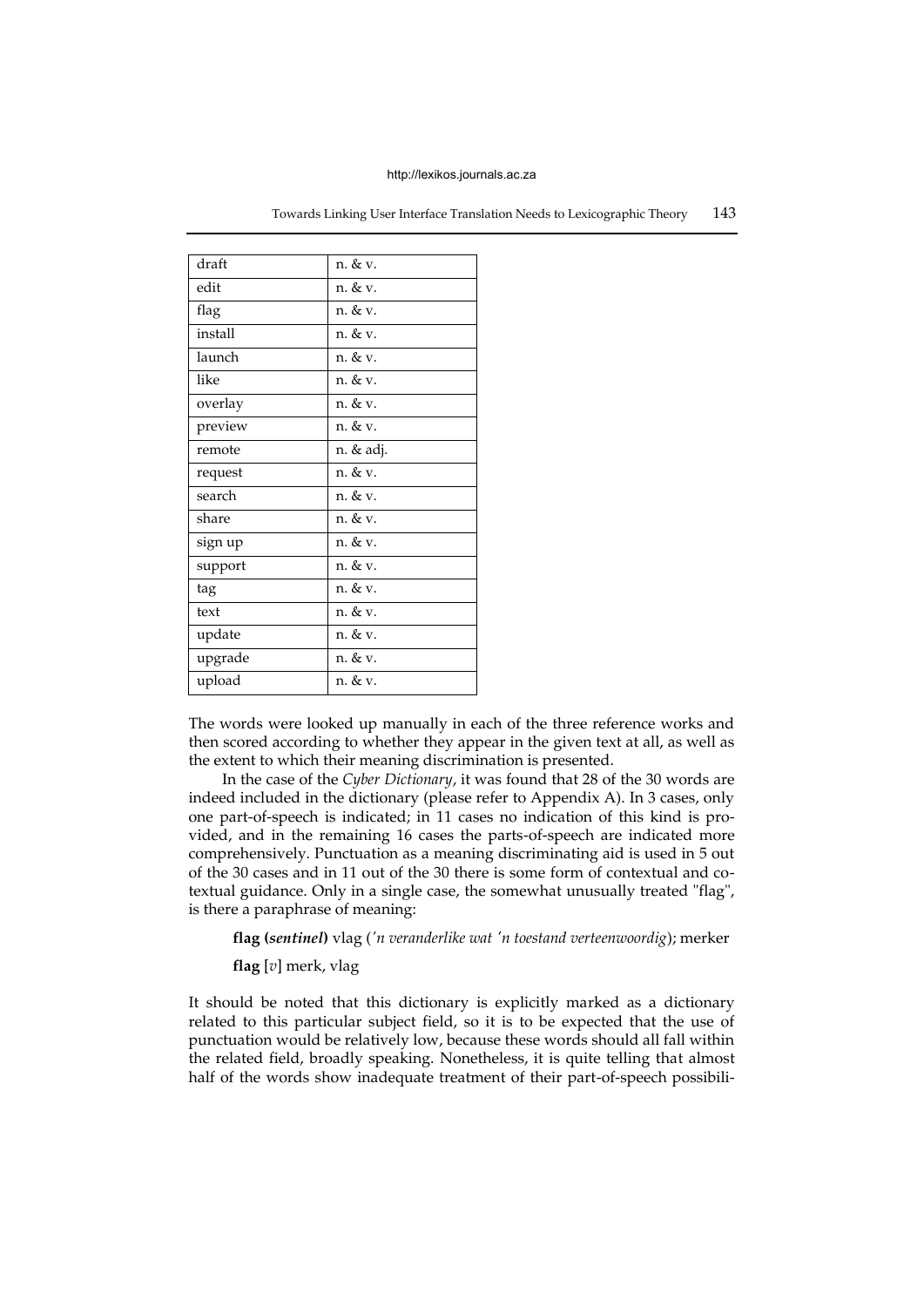ties — most basically, this comes down to incomplete assistance to the user. Of course, this dictionary is approximately 10 years old and many of the semantic extensions may be of more recent vintage, but this is merely speculative.

For the Pharos dictionary it must be noted that the discriminating elements were scored both for explicating the computer-related use of the word, for example by marking it with a label such as "rek." (or "comp." in English, indicating that the term is in some way computer-related), and for merely distinguishing between different usages in general, since this distinction could also very often aid the translator in discriminating between different senses, albeit by means of applying intuitional knowledge to entries which do not provide suitable equivalents explicitly. In the Pharos dictionary, every example is included in the text (please refer to Appendix B). 5 words have no indication of part-of-speech, 6 have only one form indicated, and the remaining 19 are treated more comprehensively. Punctuation is used in all but a single case (the word "download", which is arguably an especially subject-specific word and therefore doesn't need as thorough discriminating treatment). 25 out of the 30 words have some form of co-textual or contextual guidance, which would implicitly or explicitly aid the translator even if by process of elimination or substitution. Paraphrases of meaning are not included, this being a bilingual dictionary.

The Microsoft list is, of course, not a dictionary as such. The results page is not structured like a dictionary article; rather, it makes use of columns containing the English word, its Afrikaans equivalent, and a definition:

| <b>Microsoft Terminology Collection</b> |               | Showing 1 - 4 of 4                                                                                                                          |  |
|-----------------------------------------|---------------|---------------------------------------------------------------------------------------------------------------------------------------------|--|
| English                                 | Translation   | <b>Definition</b>                                                                                                                           |  |
| archive                                 | argief        | A compressed file.                                                                                                                          |  |
| archive                                 | argiveer      | To move selected items to another location for long term storage.                                                                           |  |
| Web archive                             | Webargief     | A presentation saved in MHTML format that integrates all supporting information, including graphics and<br>other files, into a single file. |  |
| Online Archive                          | Aanlyn argief | A repository that is separate from the user's mailbox and that allows items to be archived on the server.                                   |  |

Therefore, the punctuation category and the co-text/context category were both excluded in the case of this work. 29 of the 30 words do, however, appear in the list and all of these have definitions included. When scoring for parts-ofspeech in the case of this work, the criterion used was whether more than one part-of-speech is included for the user, whether in the form of different equivalents or different paraphrases of meaning, though not explicitly marked as such. Using this guideline, 18 out of the 30 words are treated in such a way that the translator would easily see both forms in the results of a single search query, thus getting essentially the same information as they would get from a part-of-speech label.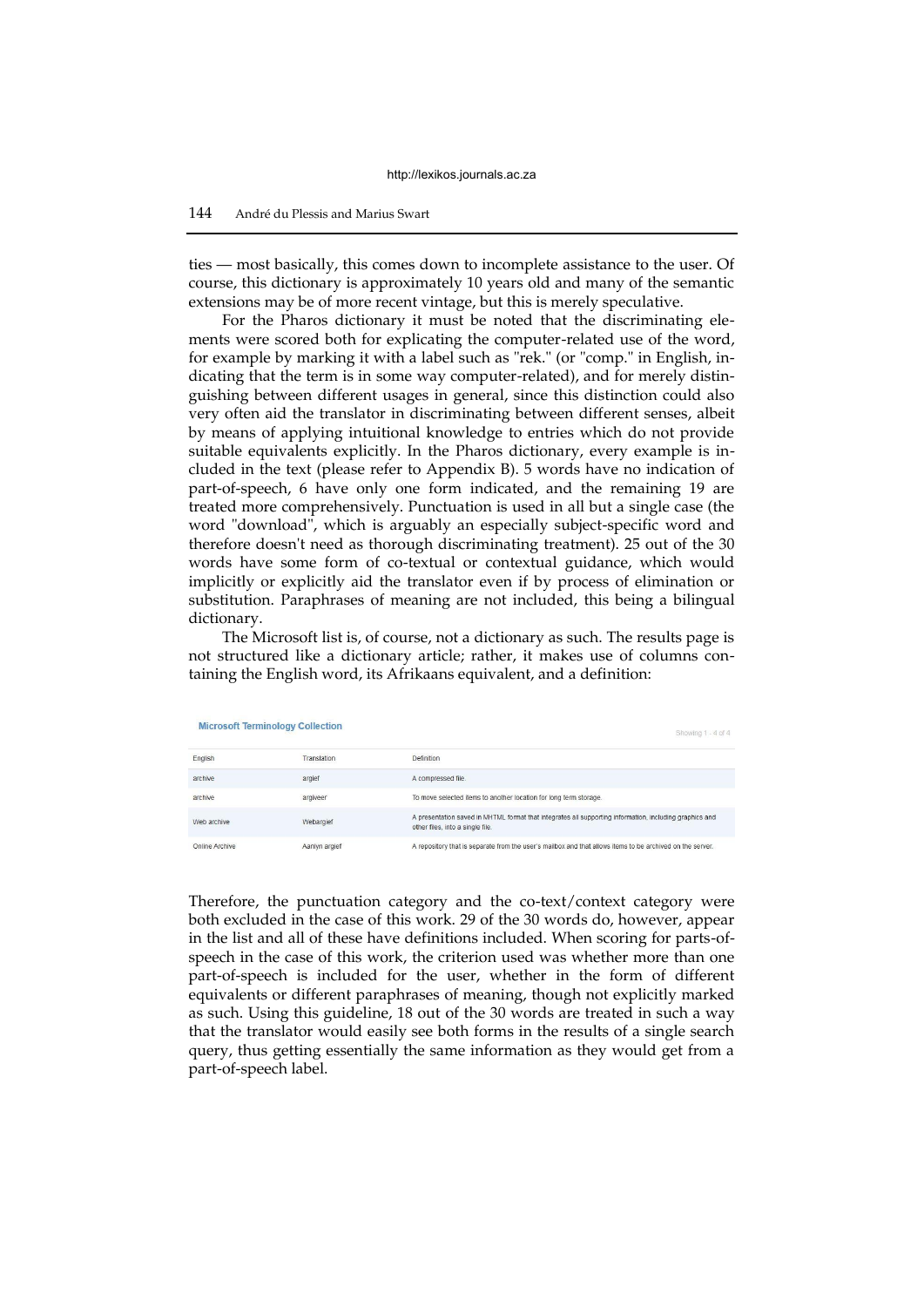Towards Linking User Interface Translation Needs to Lexicographic Theory 145

Three further points of interest stem from the Microsoft list. Firstly, closer investigation revealed that in 7 out of the 30 cases, the word itself is actually not included in the list on its own in both forms, but found in compounds. This kind of compound formation in this subject field and in this language pair could form the basis of a following investigation, although it falls beyond the scope of this article. Secondly, it became clear that the Microsoft list seemingly requires the greatest amount of intuitional knowledge from the translator, but also yields very comprehensive results. Thirdly, there is the case of the verb form "sign up". When searching for "sign up", only the verb form is found in Afrikaans in the Microsoft list. However, when removing the space and searching instead for "signup", a nominal form is actually found at the end of a seemingly unrelated semicolon-separated list of other words. This kind of contraction indicating the difference between a nominal form and a verbal form is also found in a number of other UI-related words, such as "log in"/"login", and deserves further investigation in a separate study.

#### **Conclusion**

What becomes clear from this preliminary investigation, is that in all probability, no single reference work out of the three mentioned would be adequate in terms of the requirements described in the theoretical framework presented above. Some words are not included in one or more of the works. Often, manifold meanings are not included, whether implicitly or explicitly. In a number of cases, the word itself is not included, but only appears as part of a compound or another structure. All of these shortcomings could cause translators difficulty.

Notably, the Microsoft list, which is the one that ostensibly is the "least lexicographical" of the three, seems to be potentially the most useful to the translators if judged in terms of the criteria of indicating, whether implicitly or explicitly, parts-of-speech, as well as meaning paraphrases. However, the user must apply significant intuitional knowledge to unlock this utility. This is not an ideal situation, lexicographically speaking, as indicated in our theoretical framework.

Equally unjustifiable, although the work scores well in our framework, is the fact that the Pharos dictionary is so inconsistent and often borders on confusing in the way it treats entries themselves. It is troubling that the bilingual dictionary that is widely regarded as the most authoritative one for this language pair is suffering from such persistent and serious problems.

Similar issues are also seen in the explicitly marked subject dictionary in our selection, in that 28 out of 30 words are included, but just about half of them are not treated comprehensively or in a way that could aid the translator in discriminating usages or meanings. Considering that this is both a bilingual dictionary and a dictionary for specialised purposes (and here it must be noted that although this may or may not be the intention of the compilers, it is still a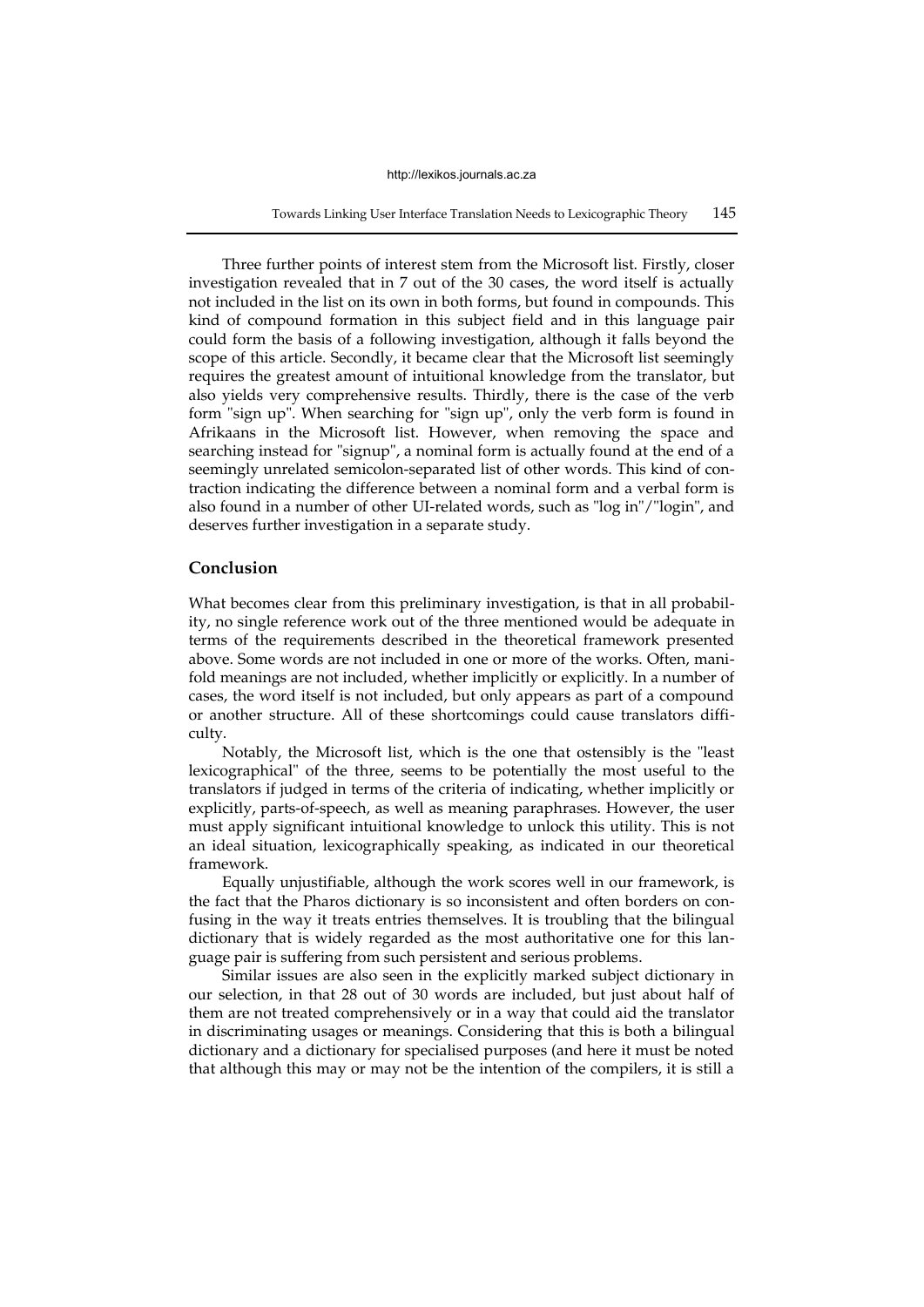source that translators indicate they turn to for guidance), this situation is quite dire. One could surmise that the fact that this dictionary is almost 10 years old at this point is one of the root causes of its unsatisfying performance, considering the rapid technological advancement inherent in this field. However, it should be reiterated that 28 of the 30 words are actually there. The problem is that they are not always treated in a way that is lexicographically justifiable. The user needs to perform a significant amount of incidental or even intuitional equivalent discrimination — pointed out by Beyer (2009: 5) as problematic.

From a lexicographical standpoint, there is room for improvement in all three of the works referenced. There are numerous cases where the meaning discriminations are either insufficient or completely absent. What becomes clear, is that the print dictionaries, especially the subject dictionary in this case, have trouble keeping up with developments in this highly dynamic and everevolving subject field, whilst the electronic resource, although not a traditional dictionary, is best suited to this practical reality. Therefore, in a follow-up article, we will undertake an investigation into which other online resources translators use and whether their degree of adherence to lexicographic principles makes a difference in their usability.

#### **References**

**Al-Kasimi, A.M.** 1977. *Linguistics and Bilingual Dictionaries*. Leyden: E.J. Brill.

- **Beyer, H.L.** 2009. 'n Teoretiese basis vir kontekstualisering in tweetalige woordeboeke. *Lexikos* 19: 1-22.
- **Beyer, H.L.** 2013. Glosse en vertaalkomplemente in tweetalige woordeboeke. Botha, W., P. Mavoungou and D. Nkomo (Eds.). 2013. *Festschrift Rufus H. Gouws.* Stellenbosch: SUN PReSS.
- **Burkhanov, I.** 2004. Requirements for an "Ideal" Bilingual L1→L<sup>2</sup> Translation-oriented Dictionary. *Lexikos* 14: 17-32.
- **Byrne, J.** 2006. *Technical Translation: Usability Strategies for Translating Technical Documentation.* Dordrecht: Springer.
- **Crafford, M.F.** 2005. *Vertalers en hul bronne: Die behoefte aan 'n vertaalwoordeboek met Engels en Afrikaans as behandelde taalpaar*. Unpublished M.A. thesis. Stellenbosch: University of Stellenbosch.
- **Crystal, D.** 1991. *A Dictionary of Linguistics and Phonetics*. Third Edition. Oxford/Cambridge, Mass.: Blackwell Publishers.
- **De Foglio, F. and H.J. Lubbe.** 2002. 'n Praktiese benadering tot die samestelling van 'n tweerigtingvakwoordeboek met Afrikaans en Italiaans as taalpaar. *Lexikos* 12: 117-132.
- **Du Plessis, M., F. Pheiffer, W. Smith-Müller and J. Luther (Eds.).** 2010. *Pharos Afrikaans–Engels/ English–Afrikaans Woordeboek/Dictionary.* Cape Town: Pharos Dictionaries.
- **Fontenelle, T.** 2013. Electronic Dictionaries for Text Processing and Correction Systems. Gouws, R.H., U. Heid, W. Schweickard and H.E. Wiegand (Eds.). 2013. *Dictionaries. An International Encyclopedia of Lexicography: Supplementary Volume: Recent Developments with Focus on Electronic and Computational Lexicography.* HSK 5.4: 1096-1102*.* Berlin/New York: Walter de Gruyter.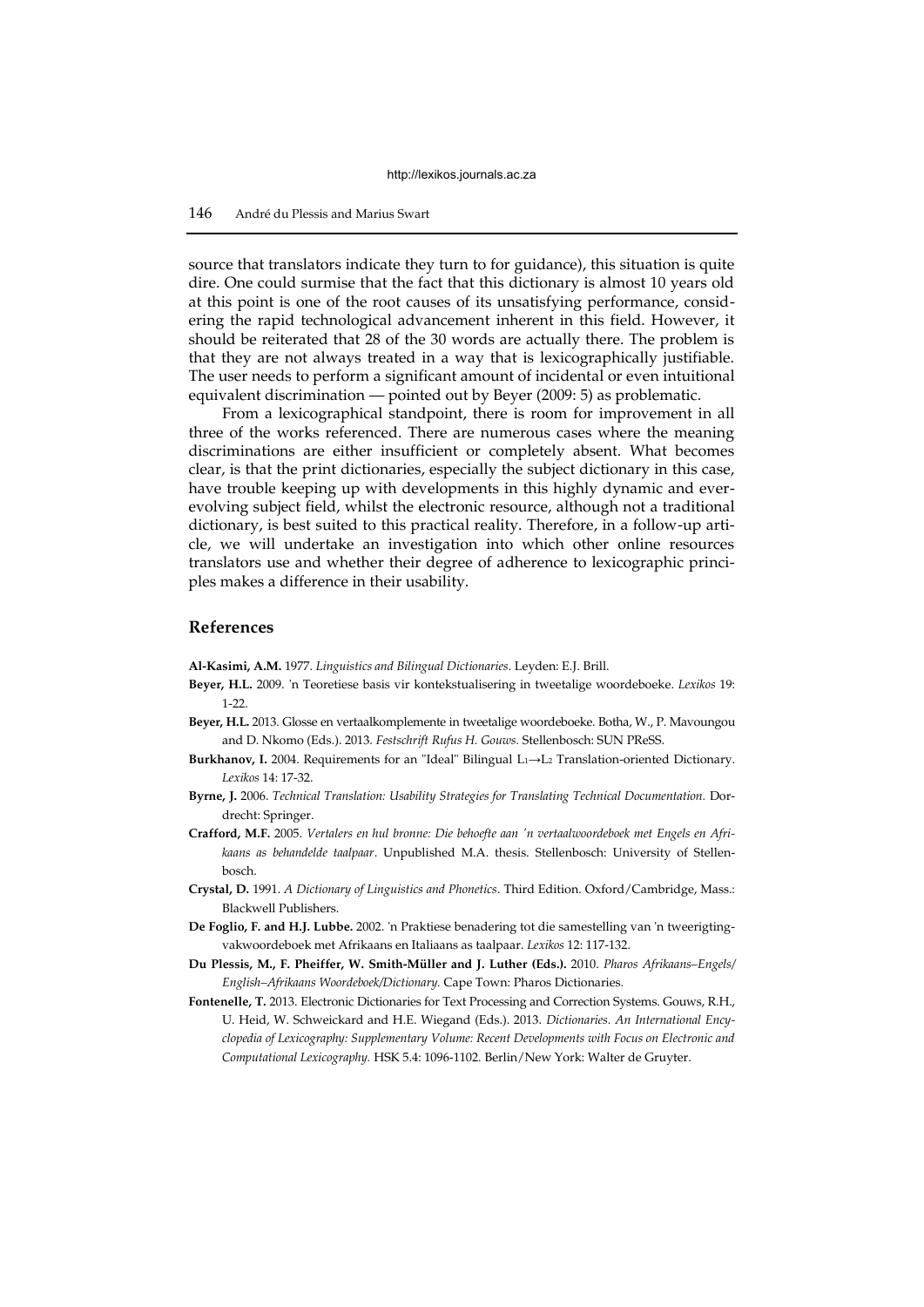- *Google Play Developer Console Help.* 2015. *Supported Languages.* [Online]. Available: https://support. google.com/googleplay/android-developer/table/4419860?hl=en.
- **Gouws, R.H.** 1992. Kommunikatiewe ekwivalensie in vertalende woordeboeke 'n probleem vir die vertaler. *South African Journal of Linguistics* 10(1): 37-42.
- **Gouws, R.H.** 2006. Discipline, Dilemmas, Decisions and Data Distribution in the Planning and Compilation of Monolingual Dictionaries. *Lexikos* 16: 84-94.
- **Iannucci, J.E.** 1967. Meaning Discrimination in Bilingual Dictionaries. Householder, F.W. and S. Saporta (Eds.). 1967. *Problems in Lexicography*: 201-216. The Hague: Mouton. (19:2009)
- **IDC (International Data Corporation).** 2015. *Android and iOS Squeeze the Competition, Swelling to 96.3% of the Smartphone Operating System Market for Both 4Q14 and CY14.* [Online]. Available: http://www.idc.com/getdoc.jsp?containerId=prUS25450615.
- **Kelly, N. and J. Zetzsche.** 2012. *Found in Translation. How Language Shapes our Lives and Transforms the World.* New York: Perigee.
- *Microsoft Language Portal.* 2015. [Online]. Available: http://www.microsoft.com/Language/. [Accessed: 15 June 2015]
- **Potgieter, L.** 2011. *Die ontwerp van vertalende vakwoordeboeke met vertalers as teikengebruikers: 'n teoretiese model.* Unpublished PhD dissertation. Stellenbosch: University of Stellenbosch.
- **Van Zyl, G.** 2015. *Digital Tsunami to Hit SA Workplace.* [Online]. Available: http://www.fin24.com/ Tech/News/Digital-tsunami-to-hit-SA-workplace-20150319.
- **Viljoen, H.C. (Ed.). In collaboration with N.F. du Plooy and S. Murray.** 2006. *Kuberwoordeboek Afrikaans–Engels, Engels–Afrikaans/Cyber Dictionary Afrikaans–English, English–Afrikaans.* Under the auspices of Vriende van Afrikaans. Pretoria: Protea Boekhuis.
- **Zgusta, L.** 1984. Translational Equivalence in the Bilingual Dictionary. Hartmann, R.R.K (Ed.). 1984. *LEXeter '83 Proceedings. Papers from the International Conference on Lexicography at Exeter, 9–12 September 1983*: 147-154. Lexicographica. Series Maior 1. Tübingen: Max Niemeyer.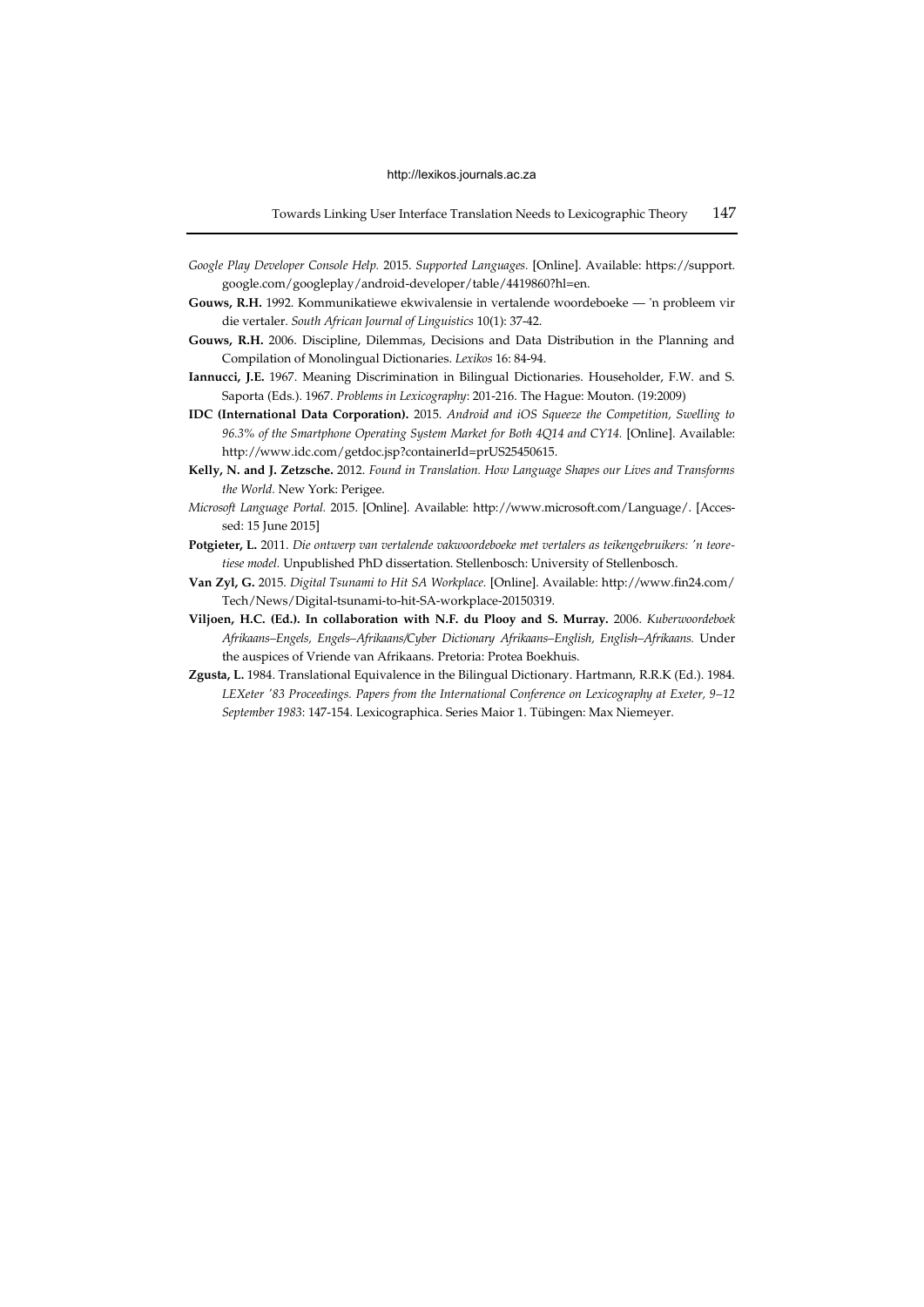# 148 André du Plessis and Marius Swart

# **Item Included Part-of-speech Punctuation Context/co-text Paraphrase** access  $1 \t 1 \t 2 \t 0 \t 0 \t 0$ add | 1 | 1 | 0 | 0 | 0 archive  $1 \t 2 \t 0 \t 0$  0 0 bookmark 1 2 0 0 0 0 cache | 1 | 2 | 0 | 0 | 0 caption  $\begin{array}{|c|c|c|c|c|c|} \hline \text{1} & \text{0} & \text{0} & \text{0} & \text{0} \ \hline \end{array}$ comment 1 1 2 0 1 1 0 crash | 1 | 0 | 0 | 0 | 0 display 1 1 2 0 1 1 0 dock | 1 | 0 | 0 | 0 | 0 download 1 0 0 0 0 0 draft | 1 | 1 | 0 | 1 | 0 edit | 1 | 0 | 0 | 1 | 0 flag | 1 | 1 | 1 | 1 | 1 install | 1 | 0 | 0 | 1 | 0 launch | 1 | 2 | 1 | 1 | 0 like | 0 | 0 | 0 | 0 | 0 overlay 1 1 3 0 0 0 0 preview | 1 | 2 | 0 | 0 | 0 remote 1 1 0 0 0 0 0 0 request | 1 | 2 | 0 | 0 | 0 search | 1 | 2 | 1 | 0 | 0 share 1 1 2 1 0 1 1 0 sign up | 0 | 0 | 0 | 0 | 0 0 support | 1 | 2 | 0 | 0 | 0 tag | 1 | 2 | 1 | 1 | 0 text | 1 | 0 | 0 | 0 | 0 update 1 1 2 0 1 1 0 upgrade  $1 \t 2 \t 1 \t 1 \t 0$ upload | 1 | 0 | 0 | 0 | 0

# **Appendix A:** Scoring for *Cyber Dictionary*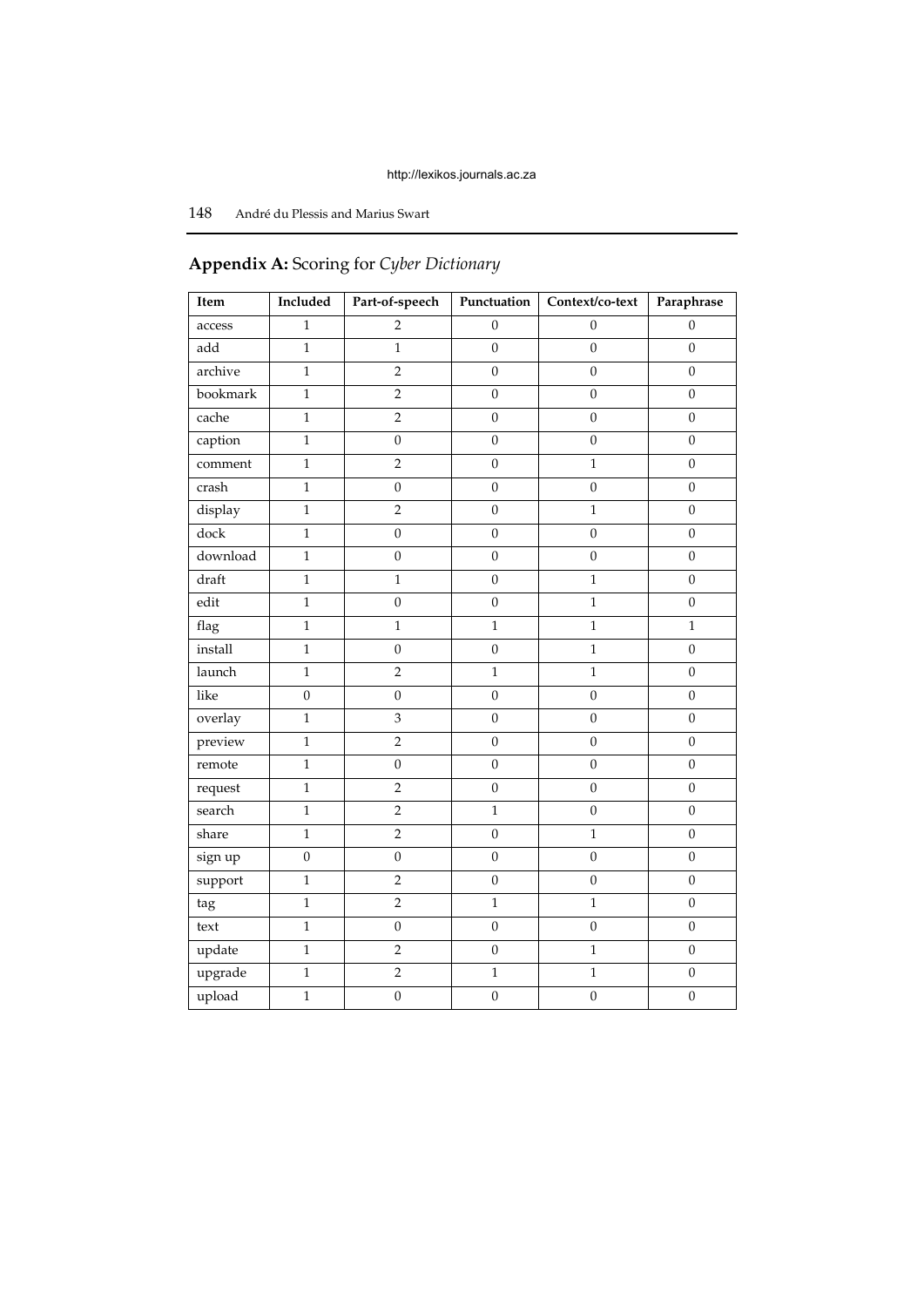| Item     | Included       | Part-of-speech   | Punctuation    | Context/co-text  |
|----------|----------------|------------------|----------------|------------------|
| access   | $\mathbf{1}$   | 1                | $\mathbf{1}$   | $\mathbf{1}$     |
| add      | $\mathbf{1}$   | $\boldsymbol{0}$ | $\overline{1}$ | $\mathbf{1}$     |
| archive  | $\mathbf{1}$   | $\boldsymbol{0}$ | $\mathbf{1}$   | $\boldsymbol{0}$ |
| bookmark | $\mathbf{1}$   | $\mathbf{1}$     | $\mathbf{1}$   | $\overline{0}$   |
| cache    | $\mathbf{1}$   | $\overline{2}$   | $\mathbf{1}$   | $\mathbf{1}$     |
| caption  | $\mathbf{1}$   | $\overline{1}$   | $\overline{1}$ | $\mathbf{1}$     |
| comment  | $\mathbf{1}$   | $\overline{2}$   | $\mathbf{1}$   | $\mathbf{1}$     |
| crash    | $\,1$          | $\overline{2}$   | $\mathbf{1}$   | $\mathbf 1$      |
| display  | $\mathbf{1}$   | $\overline{2}$   | $\mathbf{1}$   | $\mathbf{1}$     |
| dock     | $\mathbf{1}$   | $\overline{2}$   | $\mathbf{1}$   | $\mathbf{1}$     |
| download | $\mathbf{1}$   | $\overline{2}$   | $\mathbf{0}$   | $\mathbf{1}$     |
| draft    | $\mathbf{1}$   | $\sqrt{2}$       | $\mathbf{1}$   | $\mathbf{1}$     |
| edit     | $\mathbf{1}$   | $\overline{1}$   | $\overline{1}$ | $\mathbf{1}$     |
| flag     | $\mathbf{1}$   | $\overline{2}$   | $\mathbf{1}$   | $\mathbf{1}$     |
| install  | $\mathbf{1}$   | $\overline{2}$   | $\mathbf{1}$   | $\,1$            |
| launch   | $\mathbf{1}$   | $\overline{2}$   | $\mathbf{1}$   | $\mathbf{1}$     |
| like     | $\,1$          | $\overline{2}$   | $\mathbf{1}$   | $\mathbf{1}$     |
| overlay  | $\mathbf{1}$   | $\overline{2}$   | $\overline{1}$ | $\boldsymbol{0}$ |
| preview  | $\,1$          | $\sqrt{2}$       | $\mathbf{1}$   | $\boldsymbol{0}$ |
| remote   | $\mathbf{1}$   | $\boldsymbol{0}$ | $\mathbf{1}$   | $1\,$            |
| request  | $\mathbf{1}$   | $\overline{2}$   | $\mathbf{1}$   | $\mathbf{1}$     |
| search   | $\mathbf{1}$   | $\overline{2}$   | $\mathbf{1}$   | $\mathbf{1}$     |
| share    | $\mathbf{1}$   | $\overline{2}$   | $\overline{1}$ | $\overline{1}$   |
| sign up  | $\mathbf{1}$   | $\mathbf{1}$     | $\mathbf{1}$   | $\mathbf{1}$     |
| support  | $\mathbf{1}$   | $\overline{2}$   | $\overline{1}$ | $\mathbf{1}$     |
| tag      | $\mathbf{1}$   | $\overline{2}$   | $\mathbf{1}$   | $\mathbf{1}$     |
| text     | $\overline{1}$ | $\boldsymbol{0}$ | $\overline{1}$ | $\overline{1}$   |
| update   | $\mathbf{1}$   | $\mathbf 0$      | $\mathbf{1}$   | $\boldsymbol{0}$ |
| upgrade  | $\,1$          | $\sqrt{2}$       | $\mathbf{1}$   | $\mathbf{1}$     |
| upload   | $\mathbf{1}$   | $\overline{1}$   | $\mathbf{1}$   | $\mathbf{1}$     |